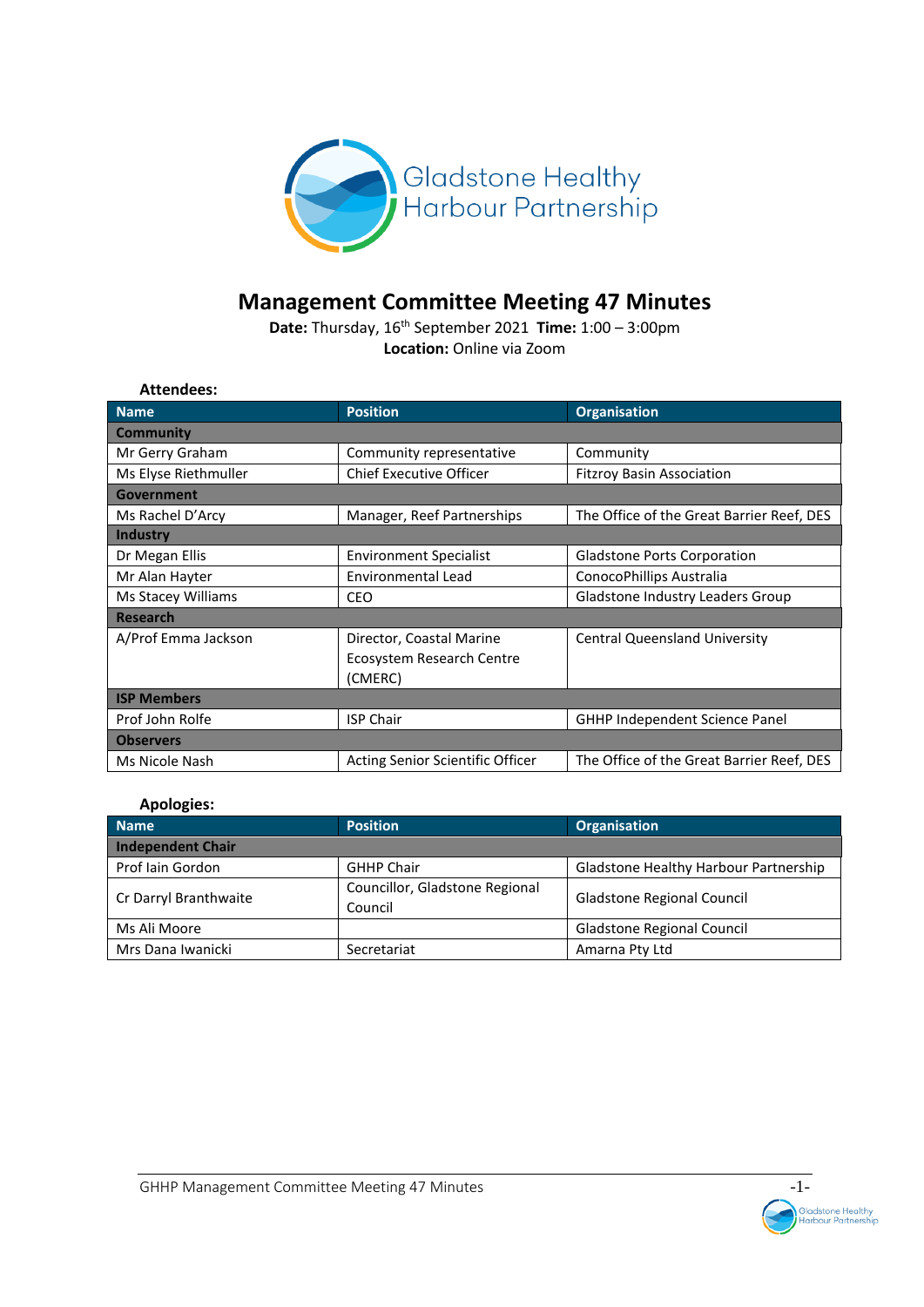## **Agenda Item 1 – Welcome**

Meeting Started: 1:05pm

GHHP Deputy Chair Rachel D'Arcy advised that she was asked to chair today's meeting in Professor Iain Gordon's absence. Unfortunately, Iain is unwell and unable to attend the meeting.

The Deputy Chair gave an acknowledgement to country, welcomed everyone attending the meeting on Zoom and advised that the meeting was being recorded so Secretariat could take minutes as she was unable to attend the meeting.

## 1.3.1 Previous Minutes and Actions

The Deputy Chair reviewed the previous minutes and actions.

The previous meeting minutes of Management Committee 46 were accepted as a true and accurate record.

**Moved:** Dr Megan Ellis **Seconded:** A/Prof Emma Jackson

## **Agenda Item 2 – Reports**

## 2.1 GHHP Chair Report

The Deputy Chair advised on a few updates the Chair has been working on including his involvement with the development of the Chair's Funding Proposal and a recent meeting with FBA.

Items to note:

• Worked with FBA to develop draft position description of a Project Officer role and a revised Chair role.

## 2.2 2020/21 End of Year Financial Overview

Elyse Riethmuller provided an update on the End of Year Report 2020-21 as outlined in the Annual Report.

Items to note:

- GHHP ended the year with a surplus of \$520,000 due to some early payments for 2021- 22 paid in 2020-21 FY; however, cash position is more like \$205,000.
- Only reporting on expenditure of invoices received and paid, but there are other commitments.

## *MC Comments/Questions:*

- Dates in expenditure columns to be double-checked.
	- Suggestion to include a note to further clarify/explain a few items:
		- o To indicate the money received in the 2020-21 financial year from State Government is for the next financial year 2021-22;

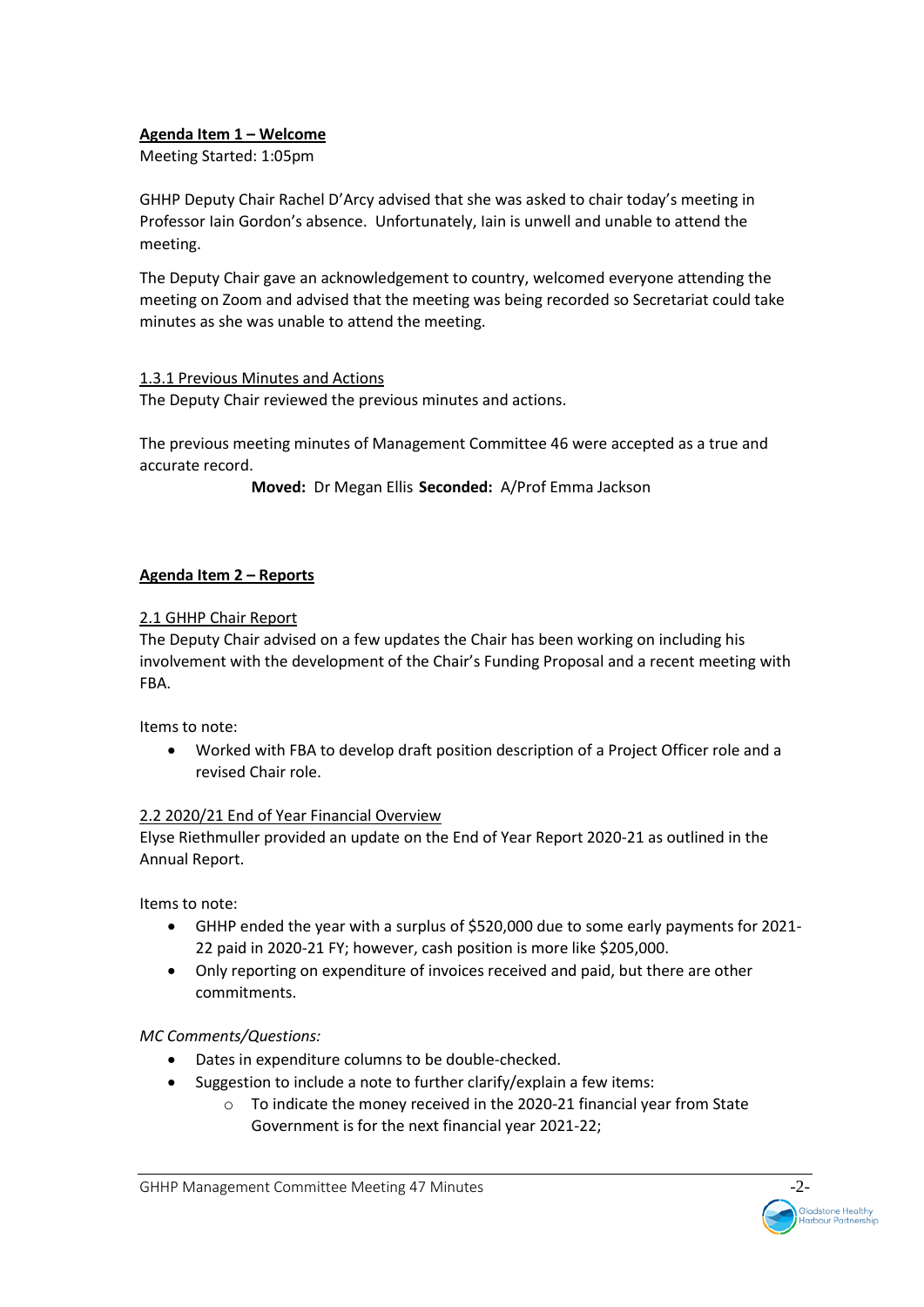- o Sealink paid their membership for 2021-22 right at the end of the 2020-21 FY; and
- o Salaries and on-costs differences due to Science Team now being contracted to FBA.

## 2.3 GHHP Finance Report

Elyse Riethmuller provided an update on GHHP's finances through August 2021.

Items to note:

- Have received five or six membership payments for the year.
- Current position is that GHHP is not increasing its reserve but also not eating into the reserve.

## 2.4 ISP Chair Report

The ISP Chair provided an update from the ISP Meeting held on  $7<sup>th</sup>$  September 2021.

Items to note:

- Small sample numbers for Fish Health Assessment Index. Plan in future to use the three years of data we have to date to amalgamate to have a baseline.
- Coral health continues to be very poor.
- This is the first year GHHP will have a Marine Debris indicator. GHHP will follow same format of Marine Debris indicator that has already been developed for other report cards.
	- o The scoring ranges used are slightly different to the normal grade assessments applied by GHHP, but the ISP recommended the scoring threshold be kept for the marine debris/litter indicator to maintain comparability with other report cards.
- ISP considered the priorities for actions and additional monitoring in the case of a future adverse event. Major events include floods, cyclones, fish skills and spill events. Planning for adverse events will be finalised and presented at the next MC meeting.
- ISP considered proposed changes to visual fish health recommended by InfoFish. Accepted smaller changes around naming and slight adjustment to statistical approach; have not accepted to cut back to two measures (skin and fins) instead of the five.
- From 2022, recommended to only assess Visual Fish Health indicator and drop the intensive measure.
- Next ISP Meeting is scheduled as a face-to-face meeting in Gladstone in November. A decision will be made one month out whether it will continue in-person depending on travel restrictions.

# *MC Comments/Questions:*

- If a major event occurs, other agencies will be involved that have expertise on adverse events and potentially their own models and monitoring programs. The ISP Chair agreed and noted that in some cases GHHP's role may be more in providing historical data sets. These will be considered when the ISP makes their recommendation to the MC.
- Two broad strategies are possible if there is an adverse event: 1. Do additional monitoring 2. Look at scheduling of report card monitoring to work out which ones make sense to report on after that event.

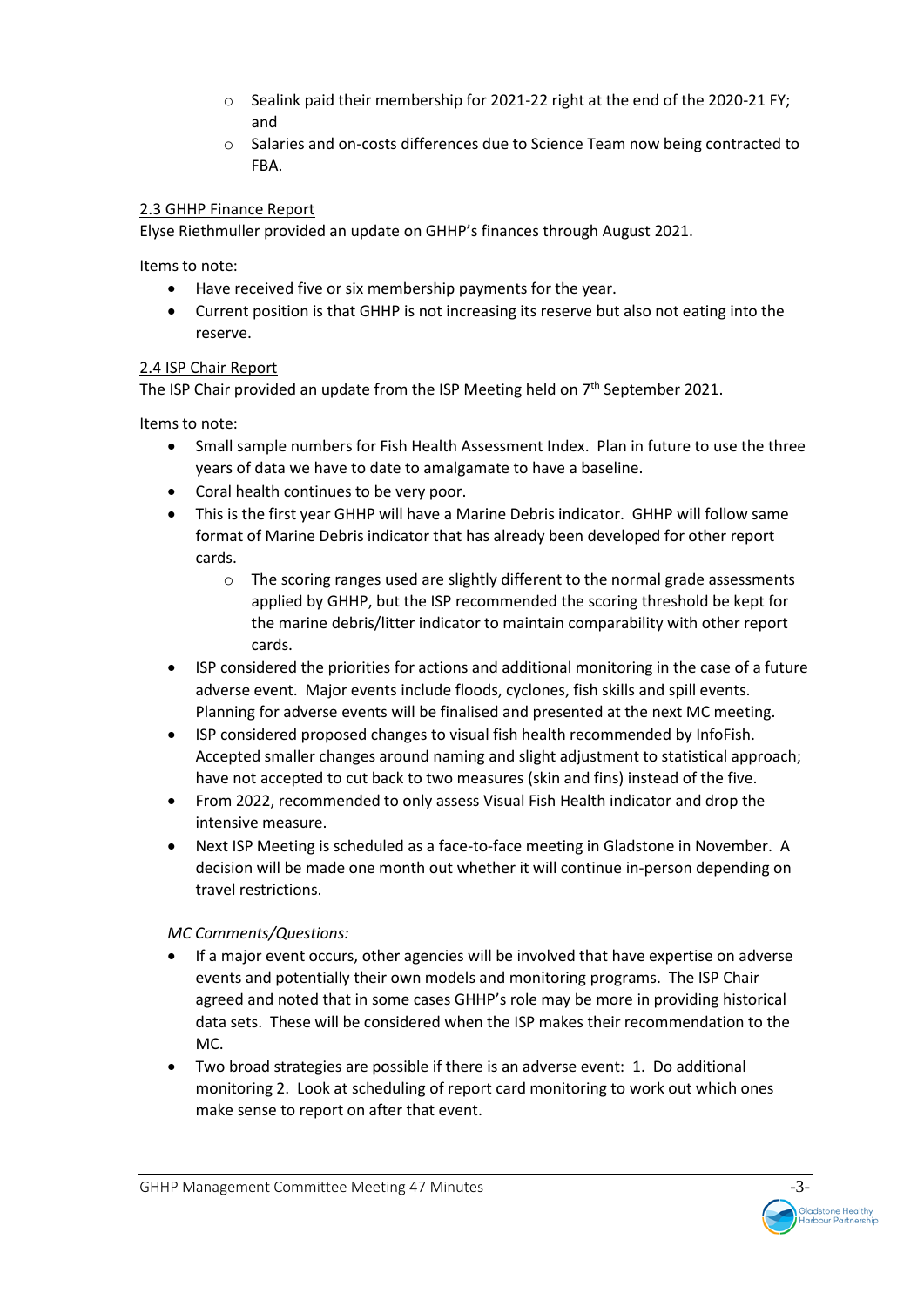## 2.5 Chair's Proposal for Reef Regional Report Cards

A paper for this item was included in the agenda papers, but due to time constraints it was not discussed at the meeting.

# 2.6 Issues raised by MC members

MC members brought up the need to explore some scenarios if the Chair is unable to return to his role in the immediate future. The Deputy Chair advised she is unable to take on an Interim Chair role. Suggestion made for MC to call an additional meeting in a week or two once the Chair has further updates.

# **Agenda Item 3 – Items for Consideration**

*Please note that this information is CONFIDENTIAL and for GHHP INTERNAL USE ONLY.* 

3.1 Review of Social and Sense of Place Indicators *\*This agenda item was treated as 'Confidential'.\**

## **Due to time constraints, the Management Committee agreed to postpone this discussion and any decisions until the next meeting.**

3.2 Priorities for sampling in Gladstone Harbour after a major event This item will be held until the next MC Meeting.

3.3 Proposal for Project Officer role *\*This agenda item was treated as 'Confidential'.\**

3.4 Update on Comms recruitment *\*This agenda item was treated as 'Confidential'.\**

# **Agenda Item 4 – Items requiring decision**

*Please note that this information is CONFIDENTIAL and for GHHP INTERNAL USE ONLY.* 

4.1 Strategic Direction 2020-2025 *\*This agenda item was treated as 'Confidential'.\**

## **The Management Committee endorsed the Strategic Direction 2020-2025.**

4.2 Proposal to change visual health scoring and naming conventions *\*This agenda item was treated as 'Confidential'.\**

**The Management Committee approved the recommended changes for visual fish health scoring and naming conventions for the 2022 Gladstone Harbour Report Card.** 

4.3 2020 coral and seagrass score addendums *\*This agenda item was treated as 'Confidential'.\**

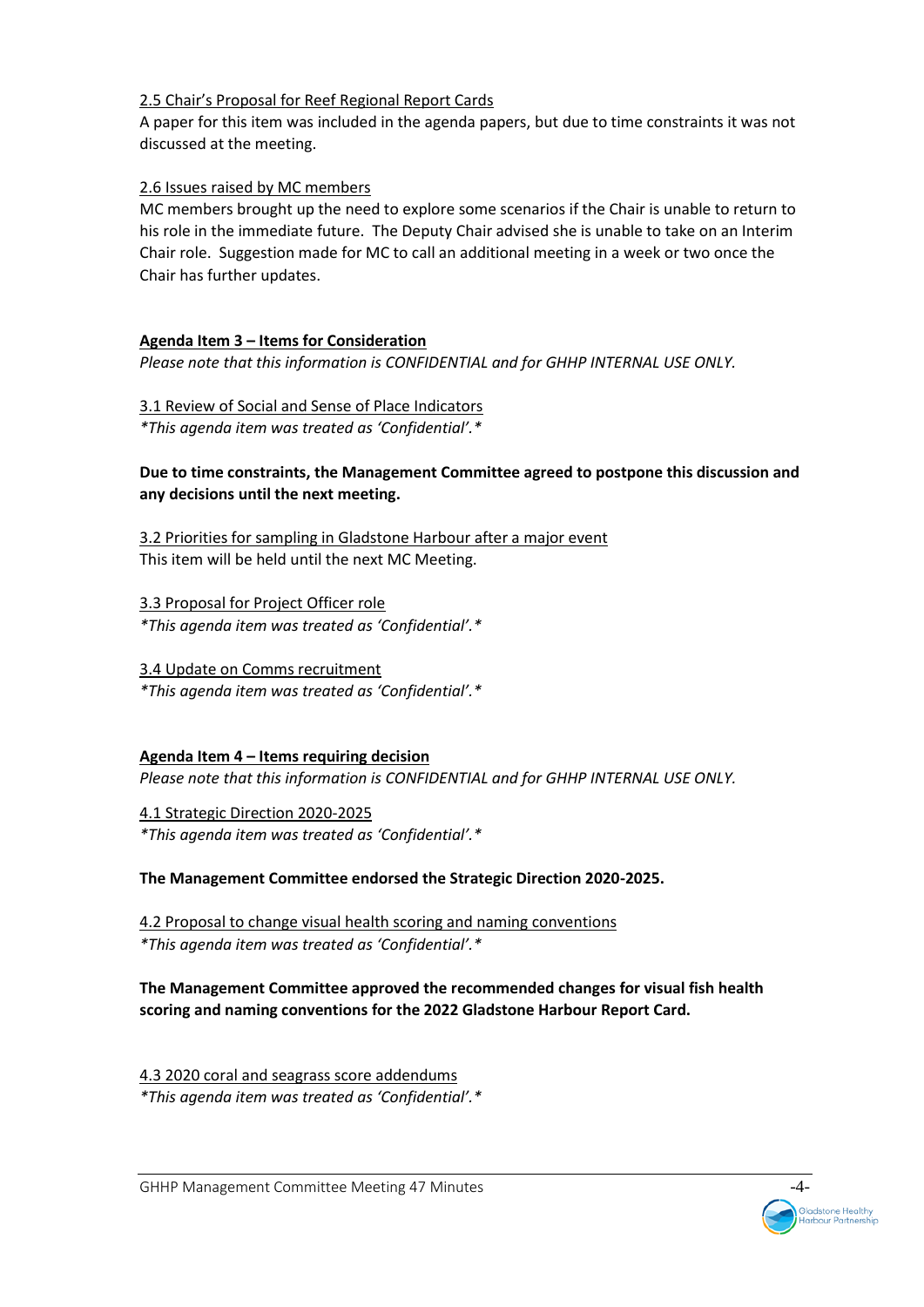**The Management Committee endorsed the use of the 2020 coral addendum for the 2020 coral report and 2020 Technical Report and other associated items.**

**The Management Committee endorsed the minor edits to the 2020 seagrass addendum for the 2020 seagrass summary report and 2020 Technical Report.** 

## **Agenda Item 5 – General/recurring business**

5.1 Hosting arrangements *\*This agenda item was treated as 'Confidential'.\**

5.2 Other business

Clarification needs to be provided to the MC on if they need to assist with looking for some temporary Secretariat or EO/Project Officer Support from the Partners.

## **Action Items**

**47.2 Chair/Deputy Chair to provide an update to MC re assistance with sourcing temporary Secretariat or EO/Project Officer support from Partners.** 

**Next meeting date:** Management Committee Meeting 48 Thursday, 21<sup>st</sup> October 2021 **Location:** TBA (Zoom) **Meeting closed:** 3:05pm

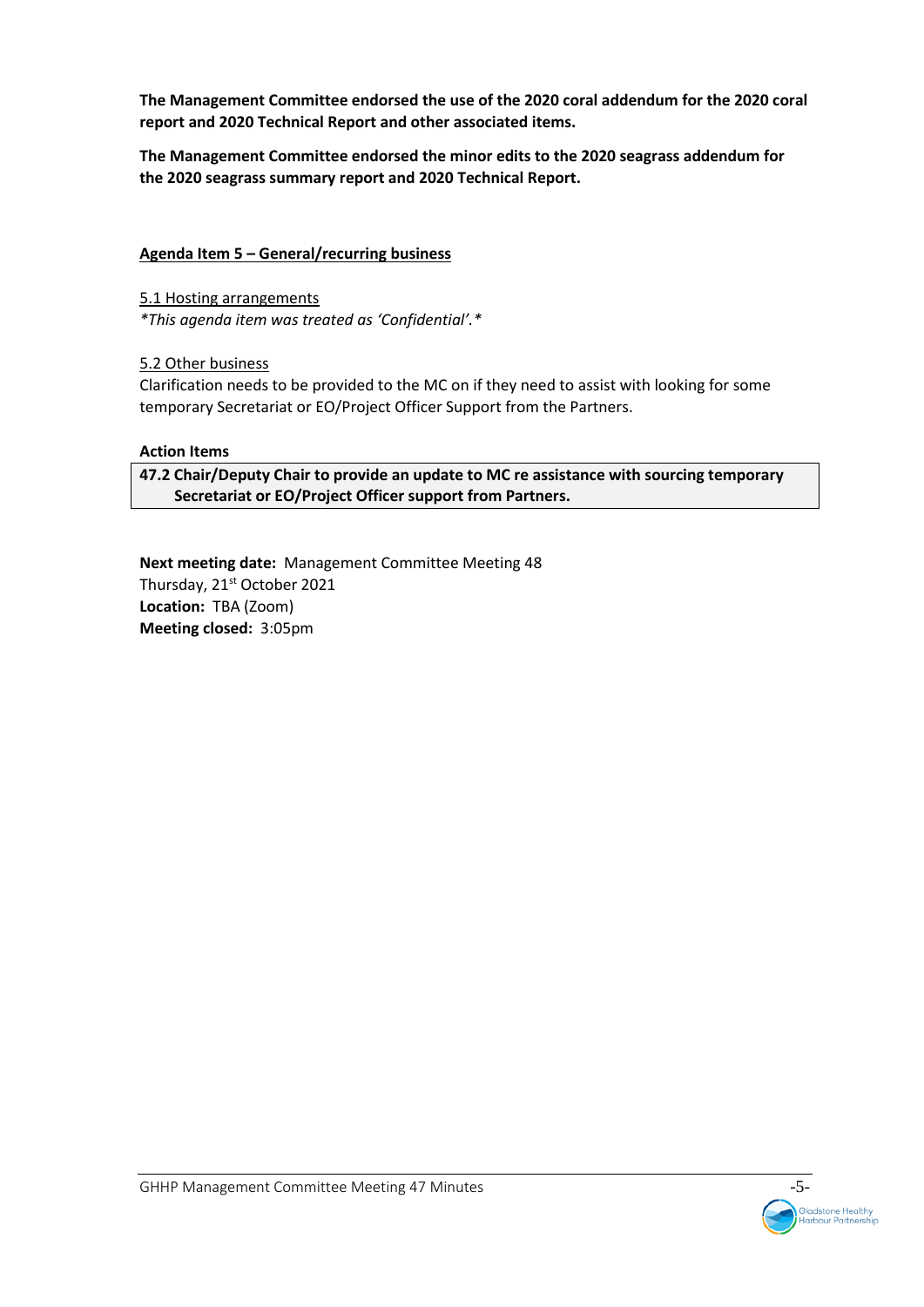## **Meeting Actions Register:**

| <b>Action</b><br><b>Number</b> | <b>Action</b>                                                                                                                                                                                                                                        | Who is<br>responsible                      | When it<br>is due?                               | <b>Status</b>                            | <b>Notes</b>                                             |
|--------------------------------|------------------------------------------------------------------------------------------------------------------------------------------------------------------------------------------------------------------------------------------------------|--------------------------------------------|--------------------------------------------------|------------------------------------------|----------------------------------------------------------|
| <b>MC Meeting 39</b>           |                                                                                                                                                                                                                                                      |                                            |                                                  |                                          |                                                          |
| MC 39.8                        | Science Team to contact current round of<br>contractors regarding MC review prior to<br>publishing. All future contracts to include a<br>clause about GHHP MC with an opportunity<br>to preview papers drawing on GHHP data<br>prior to publication. | Science Team                               |                                                  | Ongoing as<br>contracts are<br>developed | ISP Chair to follow<br>up with Science<br>Team.          |
| <b>MC Meeting 42</b>           |                                                                                                                                                                                                                                                      |                                            |                                                  |                                          |                                                          |
| MC 42.2                        | Rachel D'Arcy to invite outlined MC<br>members to the next meeting with the<br>Australian Embassy and Chile.                                                                                                                                         | Rachel D'Arcy                              |                                                  | Ongoing                                  | Meeting delayed<br>due to delay in<br>elections in Chile |
| MC 42.7                        | Elyse Riethmuller and ISP Chair to work<br>together to develop a process for<br>contracting ISP/updating current letter to<br>ISP members.                                                                                                           | Elyse<br>Riethmuller &<br><b>ISP Chair</b> | <b>Before May</b><br><b>ISP Meeting</b>          | In progress                              | Elyse and ISP Chair<br>working on<br>actioning together. |
| <b>MC Meeting 44</b>           |                                                                                                                                                                                                                                                      |                                            |                                                  |                                          |                                                          |
| MC 44.6                        | EO to canvass MC members for suggestions<br>on additional community groups as<br>potential Partners and initiate contact with<br>those groups.                                                                                                       | EO & MC<br>members                         |                                                  | Ongoing                                  |                                                          |
| MC 44.8                        | GHHP Chair and EO to prepare updated<br>Governance Charter for MC<br>review/approval prior to Partnership<br>Meeting in June.                                                                                                                        | GHHP Chair &<br>EO                         | Prior to<br>Partnership<br>Meeting 19<br>in June | Delayed until<br>2022                    |                                                          |
| <b>MC Meeting 45</b>           |                                                                                                                                                                                                                                                      |                                            |                                                  |                                          |                                                          |
| MC 45.3                        | Elyse Riethmuller to distribute audited<br>account when available.                                                                                                                                                                                   | Elyse<br>Riethmuller                       |                                                  | Ongoing                                  |                                                          |
| MC 45.4                        | GHHP Executive Officer to provide an<br>update once the Governance Charter<br>review is completed.                                                                                                                                                   | <b>GHHP</b><br>Executive<br>Officer        |                                                  | Delayed until<br>2022                    |                                                          |
| <b>MC Meeting 46</b>           |                                                                                                                                                                                                                                                      |                                            |                                                  |                                          |                                                          |
| MC 46.1                        | Chair & Elyse Riethmuller to prepare<br>proposal for Project Officer roles and<br>responsibilities to present at next MC<br>Meeting.                                                                                                                 | GHHP Chair &<br>Elyse<br>Riethmuller       | At MC<br>Meeting in<br>September                 | Ongoing                                  |                                                          |
| MC 46.2                        | MC to reach out to their Partner contacts re<br>in-kind support for short-term Project<br>Officer role until the end of the year.                                                                                                                    | MC members                                 |                                                  | To be<br>followed up                     |                                                          |